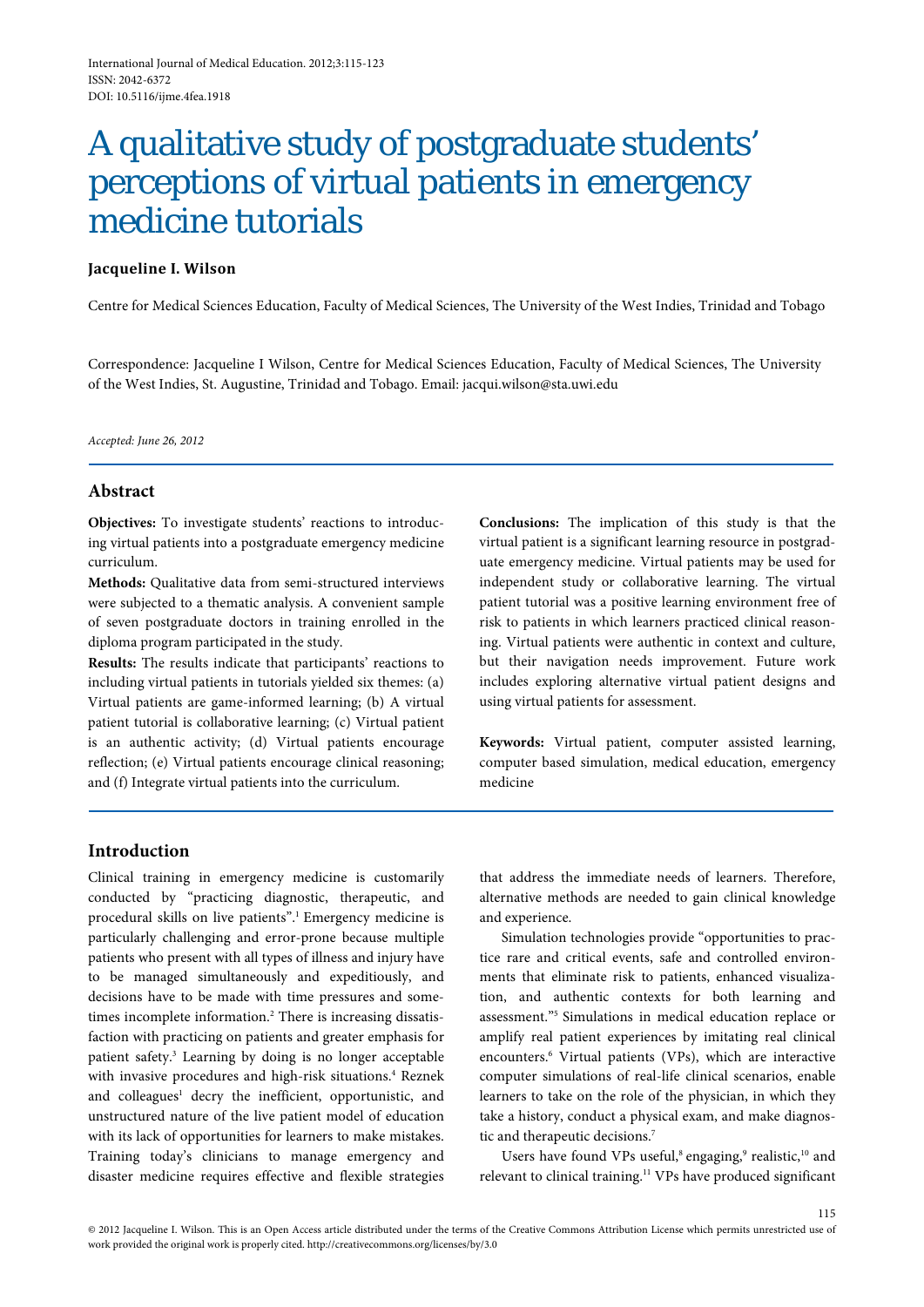gains in clinical knowledge and attitudes.<sup>11</sup> Students' examination skills have been significantly improved after using VPs, and they have retained the knowledge and skills long after the teaching episode.<sup>12,13</sup> VPs have been perceived to be as effective as using standardized patients for teaching some skills.<sup>14,15</sup> However, VPs have been associated with generating less empathy than with standardized patients.<sup>16,17</sup> VPs can provide a risk-free environment to learn, practice, and measure clinical reasoning skills.<sup>14,18</sup> VPs can expose students to situations they might not ordinarily encounter.<sup>19</sup>

Unlike previous VP research whose participants were undergraduate students with no clinical experience; this study's participants were doctors with clinical experience seeking postgraduate training in emergency medicine. For the first time, VPs were implemented at this university. Therefore, it was not known how students would react to this new teaching/learning tool and whether it was useful in a postgraduate emergency medicine curriculum.

The purpose of this study was to determine if virtual patients provided a safe, authentic learning environment in which learners' knowledge and reasoning were enhanced. This study explored participants' reactions to introducing VPs into the tutorials of a diploma program in emergency medicine. The results of this research can inform how computer-based simulations can be effectively used in medical education, and more specifically, to help physicians acquire knowledge and reasoning skills.

# **Methods**

#### **Design**

Qualitative research approaches emphasize the presentation of differing perspectives and are most appropriate to answering research questions that focus on what happens in a given context.20 Qualitative methods allowed this researcher to identify, analyse, and report patterns in the learning experiences of one group of doctors seeking postgraduate training in emergency medicine during tutorials using virtual patients (VPs). Qualitative data from semi-structured interviews provided the researcher with insights into the learning environment in which VPs were used. Thematic analysis of this data yielded the outcomes of using VPs in a tutorial setting.

## **Participants**

The University of the West Indies delivers an emergency medicine diploma program at its Trinidad campus. The aim of the 18-month part-time program is to equip clinicians with the core knowledge required to provide safe and effective emergency medical care in a variety of clinical settings. Students include both junior doctors wishing to specialize in emergency medicine, and senior doctors with significant prior experience in and a clinical commitment to emergency medicine. The program's instructional strategies

comprise didactic lectures, student-led tutorials, problem based learning, group projects, journaling, case presentations, skills training, simulated patients, life support courses, role playing, and self-directed learning.

The participants were a convenient sample of 7 of the 12 students enrolled in the program in 2009. Interviews were conducted after the students' final exams for the diploma program. The remaining 5 students did not take their final exams during this period owing to illness or academic ineligibility. All participants were 21 years of age or older. The amount of time they spent practicing medicine ranged from 3 to 29 years. Their experience working in emergency departments ranged from 16 months to 24 years. Specialist training among the participants included general medicine, critical care, internal medicine, orthopaedics, and general surgery. Qualitative studies usually have a small sample size, $21$  which permits gathering in-depth information. One qualitative technique is sampling to the point of redundancy; one can stop sampling when no more information is forthcoming.22 Redundancy was achieved after a convenient sample of 7 participants was interviewed.

### **The virtual patients**

Four low-fidelity branching narrative VPs were created for this study using Open Labyrinth. Labyrinth was developed at the University of Edinburgh and is now freely available as an open-source web-based authoring and delivery application at Source Forge (https://sourceforge.net/projects/open labyrinth). The VPs were stored on a remote server that was accessed online via the World Wide Web. The VPs were made accessible to students through the university's online course management system (CMS). The CMS was password-protected and accessible only to students registered in the course. The VPs covered the topic of adult medical emergencies.

### **Procedure**

Ethical approval was obtained from the university through the faculty's ethics committee before proceeding with this study. The participants were adult normal volunteers drawn from the postgraduate program in emergency medicine. Before any data was collected, the researcher had explained the purpose, nature, and proposed benefits of the study, and answered any questions on data security, anonymity, and confidentiality. Participants were then asked to read and sign an informed consent form. Any participant could have chosen to opt out of the study at any time, but none of them did. Students were introduced to VPs in a tutorial setting, in which the tutor asked students to manage the VP and justify the choices they made. In the tutorial setting, students had to come to a consensus on what choice to make and explain the reasoning behind their choices. Four tutorials were conducted, each lasting 30 to 50 minutes. All students were not always present at the start of the tutorials or for all four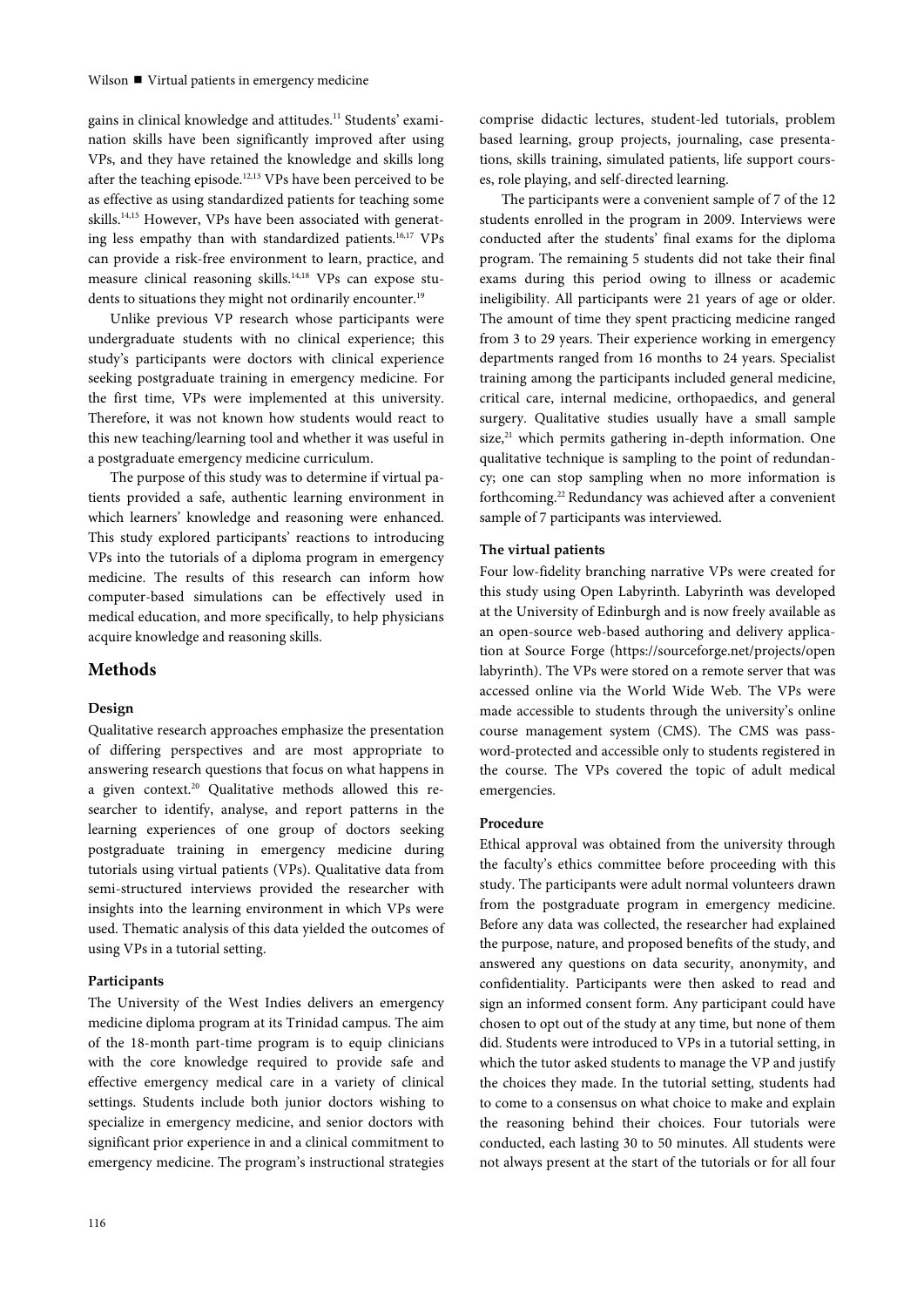tutorials. As few as 6 students and as many as 12 students were present during the tutorials. After the tutorials had been completed, participants were interviewed using a guide comprised of both structured and open-form questions. This researcher designed the first five questions to gather information on participants' emergency medicine experience and motivation to study emergency medicine. The remaining questions were designed to gather opinions on the effectiveness and quality of VPs, the teaching and learning experiences with VPs, and open-ended comments. These remaining questions were based on questions taken from a published evaluation instrument<sup>23</sup> designed specifically by the VP community to gather evidence to guide the design and integration of VPs. During the interviews, the researcher did not limit herself to these questions, their order, or content. Further questions were employed by the researcher as needed during the interview in order to obtain additional information. The interviews were recorded and transcribed.

Participants' names were replaced with numbers (for example Student1, Student2, etc.) to maintain privacy and confidentiality during transcription of recorded sessions and presentation of results. No participant expressed discomfort in being filmed nor did anyone state that he/she was inconvenienced by taking part in the interview. During the interview, the researcher explained that the participant had the right not to answer a question. Participants were assured that their comments would remain confidential and available only to the researcher, and their identities would not be disclosed.

## **Analysis**

Interviews were treated as one data set and subjected to an inductive thematic analysis.<sup>24</sup> The data was subjected to repeated readings; notes made during data collection were reviewed; notes were studied for meanings; data was reread and coded; a draft summary was written; the summary was reviewed with participants; and the final summary incorporated new interpretations. Constant comparisons between the emerging themes, themes existing in the literature, and the original data were made in order to ensure a good fit between data and findings.

An important limitation to recognize is the researcher of this study: her abilities, biases, and experiences. Qualitative findings may be subject to several interpretations. Personal experiences of the researcher in designing virtual patients and personal biases related to their use may be reflected in her communication. To minimize personal biases during data analysis, this researcher read the literature comprehensively and stayed open to alternative explanations. In keeping with the qualitative tradition, after analysing interviews, this researcher checked with participants that the writings reflected their perspectives.

# **Results**

Six themes were identified from the thematic analysis of data gathered to explore participants' reactions to using virtual patients (VPs) in a tutorial setting: (a) VPs are gameinformed learning; (b) A VP tutorial is collaborative learning; (c) VP is an authentic activity; (d) VPs encourage reflection; (e) VPs encourage clinical reasoning; and (f) Integrate VPs into the curriculum. Each theme is explained and supported with quotes from the interviews. The quotes are labelled with fictive student interview numbers. Other students may have expressed the same idea in other words, but these were not included in order to avoid redundancy.

VPs are game-informed learning. When participants were asked to describe their experiences with and how they felt about VPs, they mentioned characteristics associated with game play. They thought VPs were engaging, motivating, interesting, enjoyable, exciting, stimulating, interactive, and it made learning fun and easy.

*I enjoyed them. Enjoyable! I would like more as a learning experience, I think it's a good one.* (Student 5)

*So, I found it fascinating, interesting, you know. And the beautiful thing about it was, it got the whole class, we were all interacting. Everybody like, had an opinion, what to say, what to do. I loved the fact that it was interactive.* (Student 1)

*...it made going through a patient scenario easy, almost fun. It will never be fun, because is work. But it was a lot easier than say, how do you treat MI [myocardial infarction], and read a book on how to treat MI. If you didn't know before, coming out from the virtual patient, you would have a good grasp of and with very little effort....It was just easy to internalize.* (Student 2)

The characteristics of multiple paths, navigation, feedback, choices and consequences, which are also associated with game play, were mentioned with respect to virtual patients. Taking different paths and having options were central to the success of the virtual patient. Participants recognised that it was not possible to have unlimited options, but they felt that there should never be a page without choices.

*And I loved the fact that you could go either way. I loved the options that you had.* (Student 1)

Interviewer: What were the best things about learning with online VP cases? Student 5: With the VP can explore options without harm to the patient. Still it is a learning tool. Interviewer: What were the worst things about learning with online VP cases? Student 5: Options that may not be given in the particular question.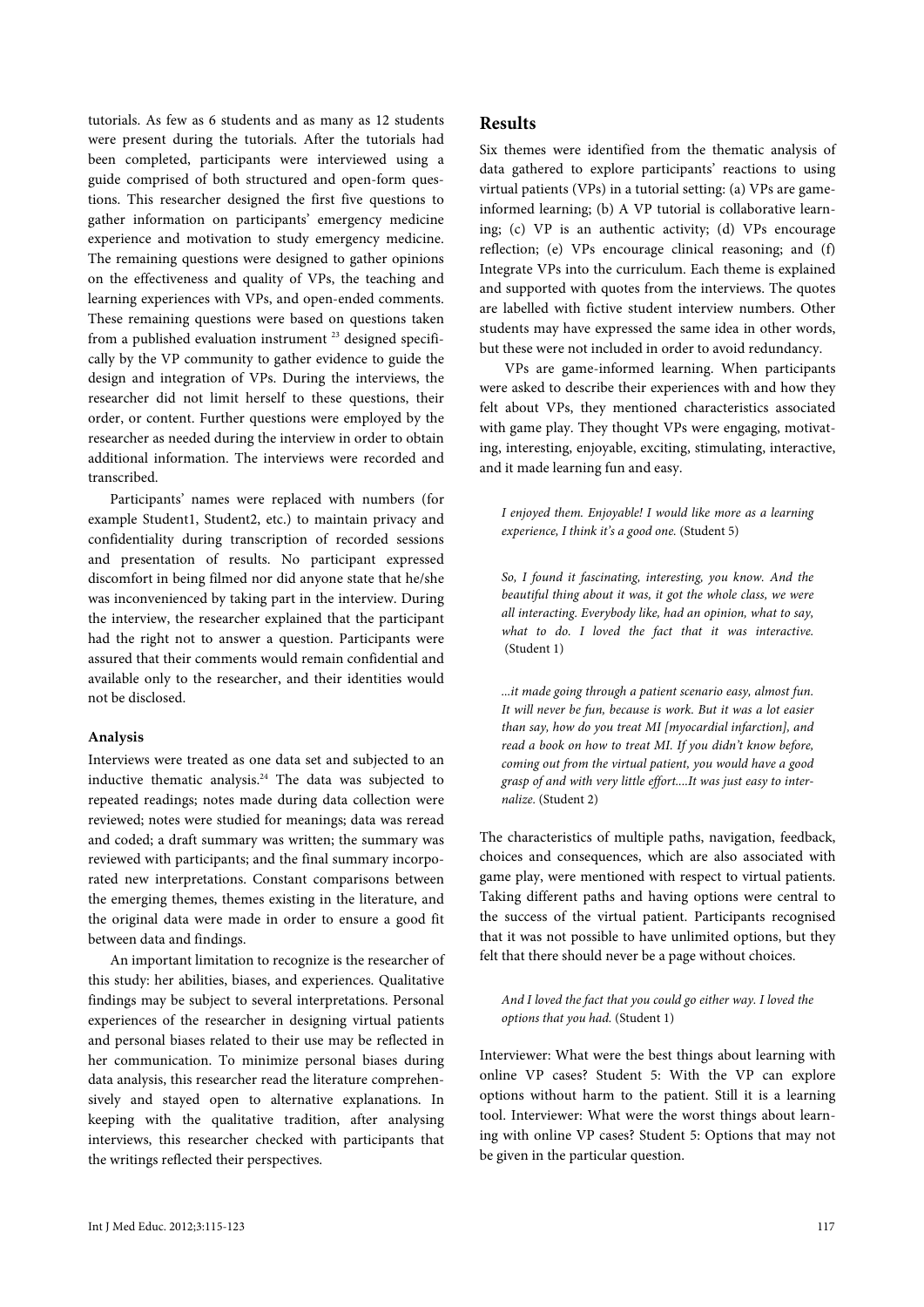#### Wilson  $\blacksquare$  Virtual patients in emergency medicine

*The only thing I noticed a little bit when you come lower down in the Virtual Patient, for example you have Virtual Patient, and what you want to do next? And you have X-ray and CT scan and you get an ultrasound, and you get ABGs and whatever, whatever [drawing]. Now if you choose now here, this, X-ray, then you will see that in the next ...now only these are left [showing few choices]... [until] only one is left. Now of course, that is hardly giving me a choice anymore because I know now I have to click this, I have to do the ABG. It's a little bit so, perhaps to stamp in my mind that at least I have to do the ABG too, but since there are no choices anymore, now you taking almost over what I have to do.... So that I think that at the end of the case, you should still introduce some other options again so that it still remains open. And if now of course, I'm going in the complete wrong direction, then you can correct me, via your feedback. But I simply should never have that question that gives me just one answer.* (Student 3)

There was some feeling that navigating through some choices needed some improvement.

*...a few times when you came to the end of ...let's do all these things, the program didn't move on to the next phase by itself. You then had to select something to go back and then select the thing to go back on. So if the program could somehow mark off your choices.... And so every time you chose one, the next menu that come up would have four things, but the program didn't keep a memory of what I chose before. So that at the end I would still have to go back and backtrack on my algorithm and then choose a different path.* (Student 2)

There was also the feeling that participants would have liked to continue on with errors detrimental to the patient rather than being corrected.

*Also I found that if you went down the wrong path, it would have been exciting and interesting to continue leading the person down that path as opposed to bringing them back, so that they would see in a virtual setting that they could kill somebody. So it would have been exciting to have cases where the patient actually died and you could not go back to undo or re-choose another option after you made a mistake...., 'cause in real life you don't get to go back if you make a life-threatening error. And I believe it's better to learn from those errors in a virtual patient than in real life.*  (Student 4)

A VP tutorial is collaborative learning. When participants were asked to describe their experiences with and how they felt about VPs, characteristics associated with collaborative learning emerged from the analysis. Learning was viewed as a social activity with the opportunity to talk and share diverse perspectives. There was general consensus that there was much to be learned from one's peers.

*We also had an opportunity to, just like I said earlier on, to listen to what other people. Because, you have an option, right? And it doesn't just end there, because someone comes up with another idea that may not be in the case. And you find it interesting. You learn. The fact that this guy comes in and says no, you shouldn't have done this and this would have been better if you had done it this way. And someone comes up with a similar situation that he had managed in the past and he comes up with what he did and it worked for him and we pick it up, which is something you would have missed if you had been doing it on your own.* (Student 1)

*We certainly had in our class, people coming from different sort of settings, some with more expert experience in other specialties as well. One of the guys I think he did anesthetics and that sort of thing. From their experiences too, a wealth of experience, from their experiences too we can learn.* (Student 5)

*In a group setting you get to hear the thoughts and opinions of others and get to have a nice debate. So, it's more interactive and more educational as a group. On your own, it's more of a kind of assessment than anything.* (Student 4)

There was also agreement that, in a group setting, learning was affected by the dynamics of the group and the role one took in a group.

*You see in groups, it depends if you're a talker or not a talker, I'm not really a talker. If I'm one-on-one I will talk but when I'm in a group, a large group, people just jump in before I even get a chance to say, what, so I tend or it comes across like, ok, I'm not saying anything but they may be saying things I wanted to say but they just said it faster than I did. I think you lose that sort of experience, I mean to get the individual to really, especially if you're not a person who just, you know, how should I put it....I don't want to use the word assertive but there are people like that, they just go into an area and they just take over. They do well in group sessions. People like myself who tend to be a little more reserved and you know, wait a little bit, and probably don't look like we do so well in those sessions. So l like the one-onone, even if I have to talk to one person and we go through.*  (Student 5)

*You have the dominant persons and you have the...not so outgoing persons....Someone who is not as dominant in the group may not get to voice their opinions or ask questions as to why someone else chose something and just move on without addressing that person's concern. So that's the only problem with group dynamics.* (Student 4)

The participants felt that the role of the coach/mentor was paramount to guide and sometimes take charge of the learning process. The tutor challenged them to justify their choices by sharing their reasoning.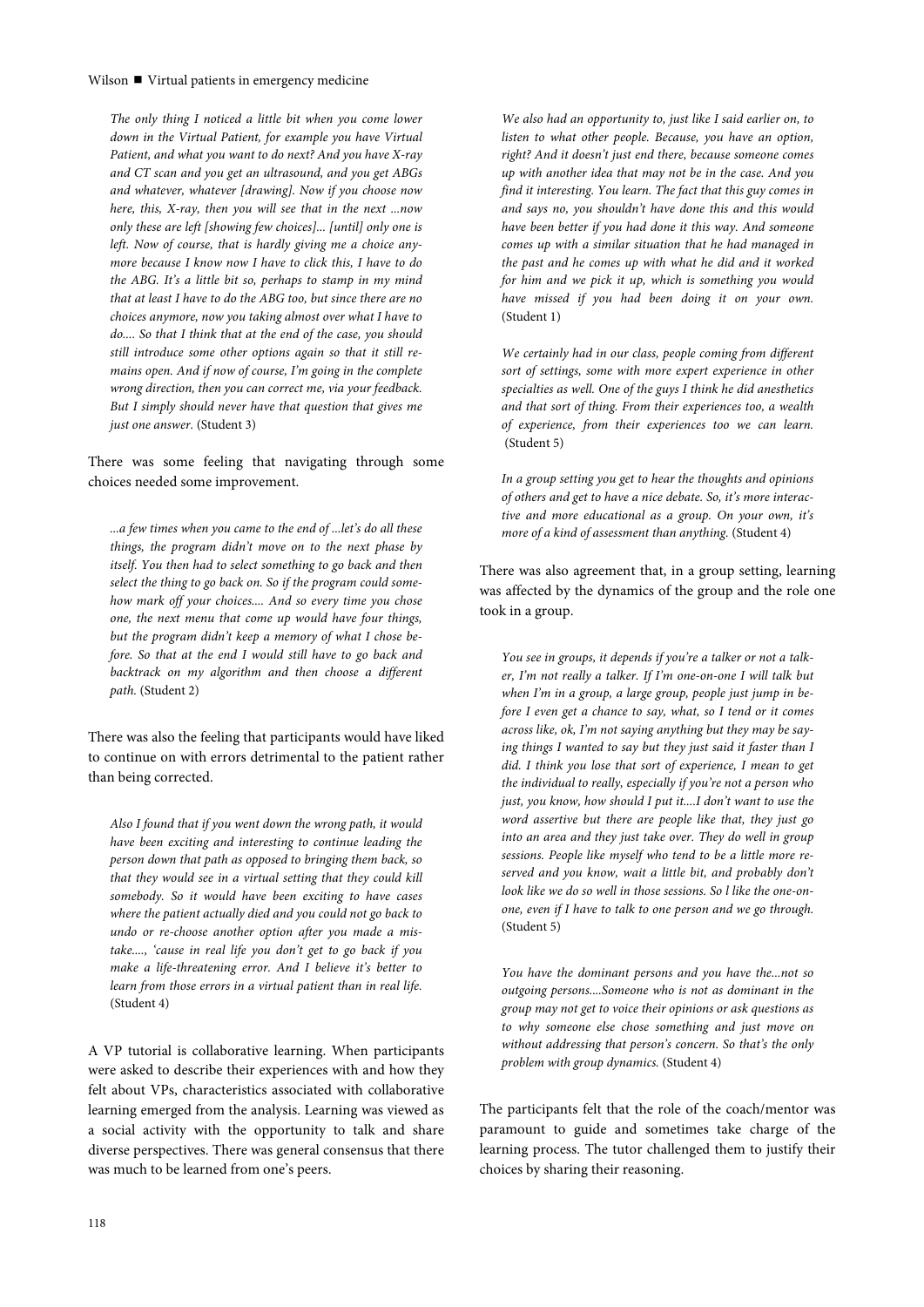*The teacher sort of likes coordinates or moderates....[If] a topic comes up and you are not very familiar with, which...you couldn't do it right there in the class, and all you have going is your colleagues' opinions, which could be wrong or right. But that's where the lecturer comes in, or the moderator comes in, to put you in the right.* (Student 1)

*Virtual patient is problem oriented teaching because you start with the problem and you deal with the problem, whatever. In my limited experience then of course in this diploma program that I found that the problem oriented teaching, it depends on the moderator...* (Student 3)

All participants said that VP should be done both as an individual activity and in a group. However, there was no consensus on which activity should come first.

*I would insist that everybody does it on his own, and then we do it again together as a group. And then explain to each other why we made this choice and why we didn't make that choice. So the group session is more of a feedback mechanism, while the individual is in the first place to shape your thinking and decision-making process.* (Student 3)

*It's good to hear what other people think may be best and why. Even if the virtual patient say that we should do A and somebody in class say, well you know, you would say that and in most cases it could be so, but then you might learn something extra when you do it in a group....For me when I do a virtual patient at home, I learn what the virtual patient wanted to teach me, so I could learn that. But now, I could learn from the virtual patient and other people.* (Student 2)

*It takes the fun out of it actually when you do it on your own. It does actually because we also had the opportunity to do it on our own when we were revising, but I realize it wasn't as much fun. Because you want to know other people's opinions....It's good when you're revising to do it on your own, but initially, it's usually best to do it in a group.*  (Student 1)

VP is an authentic activity. When participants were asked to describe their experiences with and how they felt about VPs, they mentioned characteristics associated with authentic activities. They thought VPs were realistic, relevant, and developed for the local environment. They felt that they were facing people and situations they would see in practice and reacting as they would in the emergency department.

*They sounded like real live patients that we see every day in the emergency room. And we find we were saying things that we ordinarily would have done if we had such a patient in front of us. Those patients were patients that we could relate to, like patients that we are accustomed to seeing.*  (Student 1)

*I like the names they used and the ethnicity and the kinds of conditions that would come in and the patient layman's terms and so on, that was a nice thing to see.* (Student 4)

VPs encourage reflection. When participants were asked to describe their experiences with and how they felt about VPs, they mentioned characteristics associated with reflection when they were reviewing VPs on their own. On their own, they had the opportunity to review the content, to make different choices and correct mistakes, to do research, and to realize the importance of VP for learning.

*When you are alone you can focus even more on it and maybe if you take your time with it, because that's the next thing, you can take a lot of time with it and if you don't understand something, you can sit down with your books and research at the same time, so it was a learning experience, one-on-one, it all depends on how we process the information. Some people love chatting it out and they learn by*  that experience, some people have to read and read and re*read.* (Student 5)

*...it's not that when I was in a group, I couldn't concentrate, but I was at home doing this, I can look into it more, what is the importance of it, you understand when you are alone. When you do the mistakes, when you're alone, you correct it and you try to learn more.* (Student 7)

VPs encourage clinical reasoning. All participants agreed that their clinical reasoning and diagnostic skills were enhanced by working through the VPs. After completing the VPs, they felt better prepared to care for real patients with similar complaints. They all agreed that they had to collect and integrate information to diagnose and manage the patient and make the decisions that affected the patient. When participants were asked to describe their experiences with VPs, they mentioned characteristics associated with analytic reasoning. Analytic reasoning involves learning the rules that link signs and symptoms to diagnoses.<sup>25</sup> They were ordering their thoughts, proceeding in a stepwise fashion, and refining their mental models.

*I felt it was excellent because it helped me a lot to treat the patient in a stepwise fashion without confusion.* (Student 6)

*One thing the virtual patient does and does well, it reinforces protocols. So not just the end result, then, but steps to get the end result. The virtual patient will reinforce that very*  well. This is your priority. Do this next, do that next, not *just, well at some point in time you should probably get a[n] ultrasound. It reinforces that they have appropriate times to do stuff.* (Student 2)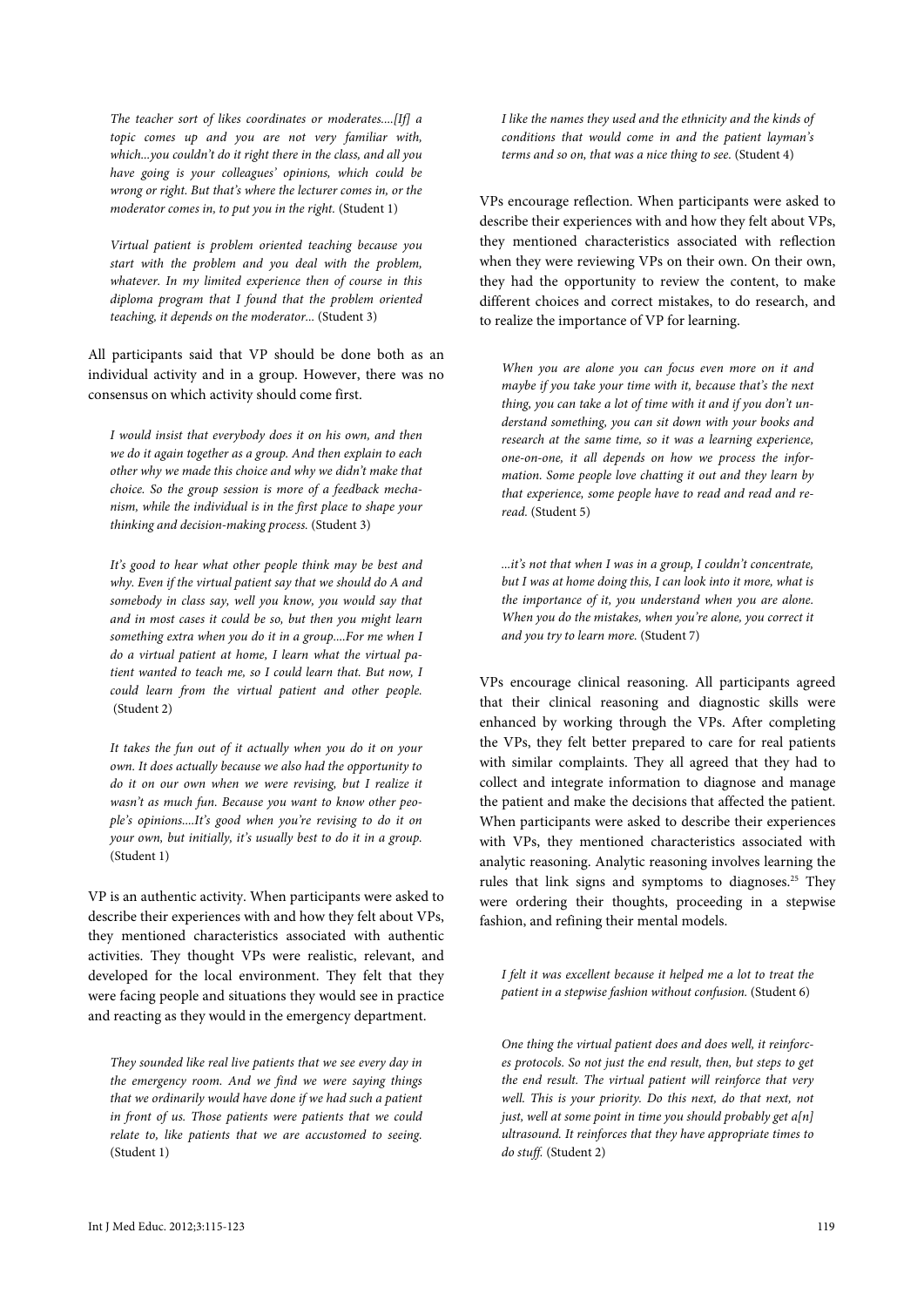*The virtual patient gives you a set amount of answers and then you have to choose the right one. In doing so, sometimes it might stimulate that part of your brain and say, oh, that looks right. So you choose, or it might stimulate some information in the deep processes and you get the answer that way....The virtual patient, you [are] literally being given answers and you have to choose one. Maybe that may not be as good, if you want to really want to stimulate the brain to get the answer, but it is good in fact that it helps to teach you to order your thought.* (Student 5)

Integrate VPs into the curriculum. The course instructor had introduced VP tutorial as a patient-oriented teaching strategy that was not previously available within the program. All participants in this study claimed that VPs were new to them, "[they] had never had that experience before" (Student 6). Participants claimed that VP needed to be integrated into their courses and not just used as add-on, because VP "has potential to be a really significant teaching aid" (Student 4) and "integration of VP cases...would make learning more fun and ... easier." (Student 1)

*I think it started off on a good footing. The only thing is that we didn't have it enough, you understand. We only had a few and those few felt like experiments. They didn't feel like part of the course. They should feel like part of it. So we still have to internalize it, integrate it into our system.* (Student 1)

## **Discussion**

This study was embedded in a postgraduate diploma program for clinicians with significant emergency workload. There was a range of age, experience, specialist training, and country of origin among the participants. Most VP studies used undergraduate students with little clinical experience.<sup>26</sup> This study used participants familiar with the clinical context who were expected to be more knowledgeable and self-directed.

VPs are game-informed learning. Games are exciting, engaging, and compelling, and encourage individuals to attempt difficult tasks repeatedly.27 In game-informed learning, the principles of successful game play are applied to active learning approaches so that education becomes more playful.<sup>28</sup> As in previous studies, this study's participants held perceptions of VP that had characteristics associated with game play.<sup>9,29</sup> Begg and colleagues<sup>27</sup> consider the characteristics of successful game play to be similar to successful learning. The player or learner has goals, appreciates challenge and interaction while developing successful practices. Begg<sup>28</sup> recommends making education more game-like by having activities containing a task or challenge for the learner who has to adopt an active, consequential role in an environment designed for interaction and exploration. He adds that scores, conditional blocks, countdowns, and randomizations are beneficial. In this study, although there was evidence of using VPs for exam preparation, there

was no evidence of repeated use of the same VPs. It is not known whether students would repeatedly use the same VP without additional options or increased complexity. The question remains whether it is more beneficial to develop more VPs or more (complex) variations on existing VPs.

A VP tutorial is collaborative learning. A review of VPs in health professions education concluded from the qualitative research that working in groups is important.<sup>26</sup> During collaborative learning, students are expected to interact and work together on learning tasks to achieve a common learning goal.<sup>30,31</sup> The students did not have different roles during the activity, and there was no division of labour. Together they were expected to diagnose and manage their VP. Learning was viewed as a social activity with the opportunity to talk and share diverse perspectives. Socio-cultural learning theories offer a best-fit explanation of learning in clinical contexts.32 Knowledge is co-constructed and distributed across and among people, processes, and the cultural artefacts of a community of practice.<sup>33</sup> Coconstruction of clinical knowledge occurs because of interactions among peers, and through diagnostic tools that mediate the action.<sup>34</sup>

According to Panitz,<sup>35</sup> collaborative learning has academic, social, and psychological benefits. Collaborative learning promotes critical thinking and higher achievement, models problem-solving techniques, creates a social support system for students, encourages diversity understanding, establishes a positive atmosphere for cooperation and helping, increases students' self-esteem, and promotes positive attitudes. One of the challenges to collaborative learning is loss of control in managing the group process. Participants agreed that there was much to be learned from one's peers. There was also agreement that in a group setting, learning was affected by the dynamics of the group and the role one takes in a group. It was observed during this study that when some students were boisterous in behaviour, other students would discuss together quietly. However, during interviews, all participants agreed that VP should be used in both an individual and a group setting.

The role of the tutor. There is a central place for the clinician-investigator in clinical teaching. Kassirer<sup>36</sup> emphasizes the importance of a coach in teaching clinical reasoning. The coach monitors learning, ensures participant interaction, and provides feedback. The participants in this study felt that the role of the tutor was paramount to guide and sometimes take charge of the learning process. Kassirer<sup>36</sup> recommends that the coach be unfamiliar with the case and so has to examine the information as the learners do. However, Kirschner and colleagues<sup>37</sup> posit that strong instructional guidance is superior to discovery learning and that unguided instruction may have negative results when students have misconceptions or disorganized knowledge. Sandars<sup>38</sup> also supports the claim that guided reflection is important to reveal underlying beliefs and assumptions. In this study, the tutor invited participants to elaborate on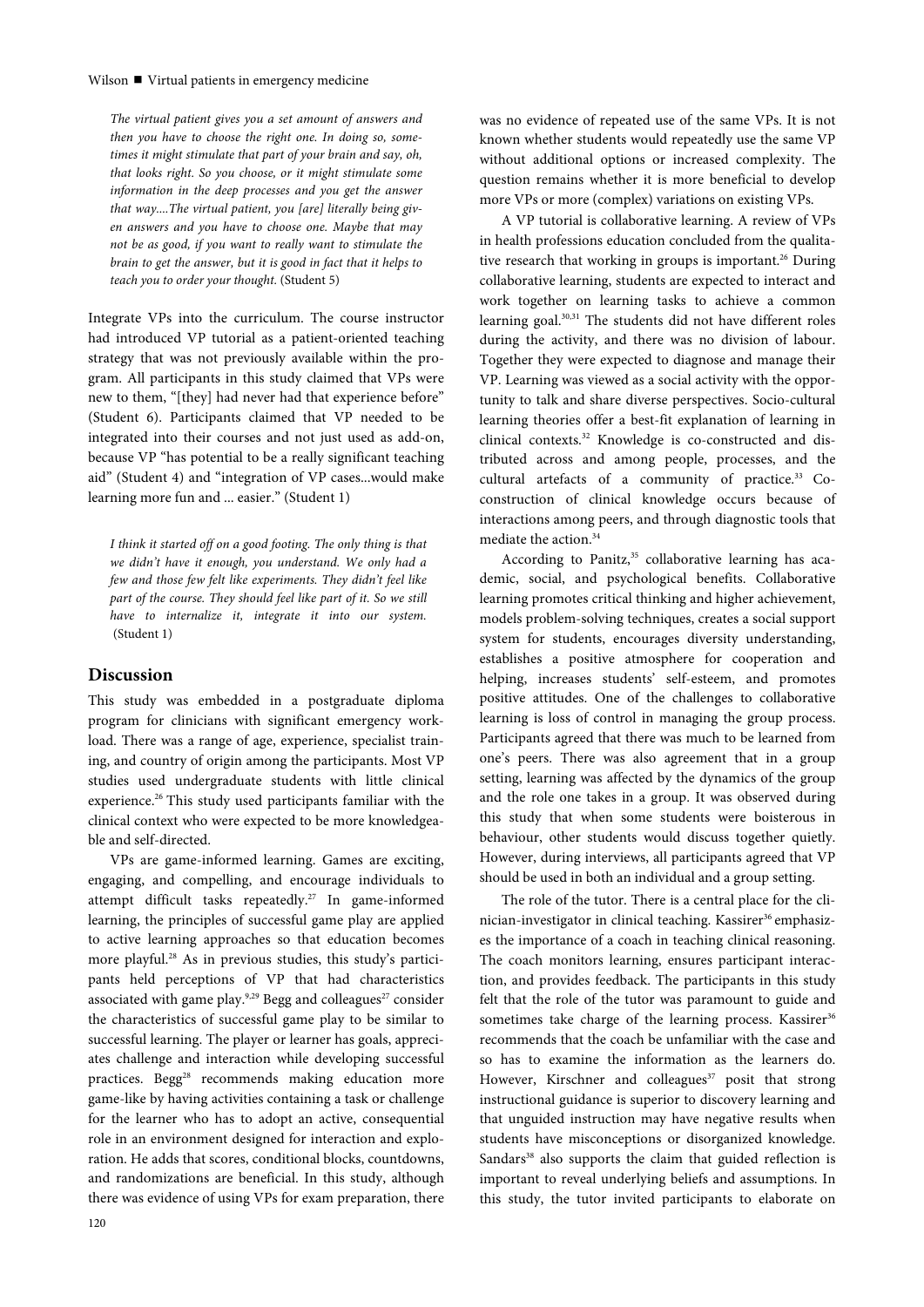their knowledge structures through his use of open questions. The tutor prevented participants from premature closure by prompting them to gather more data, and to consider alternative hypotheses. Dornan and colleagues<sup>39</sup> found that students using a web-based learning management system were most active and motivated when supported by clinical teachers. In this study, the tutor managed the learning environment, while providing affective and pedagogic support.

VP is an authentic activity. According to Brown and colleagues,40 authentic activities are what experts within a community do when engaged with real-world problems. Authentic activities reflect the natural complexity of the real-world environment. All of the participants felt that the VPs were based on real patients and that they were required to perform as they would in a clinical context. This finding is supported by previous authors<sup>9, 41</sup> who also found VP to be authentic or realistic. This study is unlike that of Kiegaldie and White 41 in which the feeling of realism came from sounds and images. This study is akin to Zary et al.<sup>9</sup> in which the feedback provided by VP added to the realism.

Brown and colleagues<sup>40</sup> warn of classroom activities that form part of class culture and hence would not reflect the clinical context. The findings of this study support the VP tutorial as a form of authentic learning that exposed the uncertainty in real-life decision making. Participants felt that VP provided an authentic representation of clinical context. The content, language, clinical data, and design of the VPs in this study, which included alternative routes, were crucial to presenting an authentic experience. The VPs used in this study were developed locally from real patient cases. Fors and colleagues $42$  identify the following cultural issues that impact on the use, development, and acceptance of VPs: (a) ethnicity – some medical conditions are more frequent in some ethnic groups and may present differently among groups, (b) language – patients may use local words and expressions to describe their problem, and (c) socioeconomic – countries may differ in medical procedures, regulations, and resources for healthcare. When VPs reflect local conditions, users consider the VPs more authentic and are more engaged in them.

Authentic learning should also help students develop expertise in the conative domain of acting, deciding, and committing.<sup>43</sup> In this study, as in a previous one,<sup>29</sup> participants believed one of the advantages of VP was that it allowed users to make decisions, and when VP was used for self-study, one's decision making skills and confidence were reinforced.

VPs encourage reflection. An effective way of learning in professions such as medicine is through reflection.<sup>44</sup> Boud, Keogh and Walker<sup>45</sup> defined reflection as "a generic term for those intellectual and affective activities in which individuals engage to explore their experiences in order to lead to a new understanding and appreciation". Participants claimed to have engaged in reflection, especially when they

used VPs for self-study. Providing feedback supports the reflective process. Reflective elements built into the VP that prompted reflection were: allowing the user to review choices and providing feedback. Feedback allowed the user to consider the consequences of their actions. Guided reflection by a mentor is particularly important in professional practice.<sup>38</sup> The mentor facilitates reflection, while supporting and challenging the learner's beliefs and assumptions. This study supports previous findings that reflective practice can be taught and improved when carried out within a safe atmosphere, with mentorship and supervision, peer support and time to reflect.<sup>46</sup>

VPs encourage clinical reasoning. The results of this study demonstrate a preliminary acceptance of these VPs for enhancing clinical reasoning. These findings are concurrent with previous research.<sup>47</sup> Participants agreed that their clinical reasoning and diagnostic skills were enhanced by working through VPs, and they felt better prepared to care for real patients with similar complaints. Both analytic and non-analytic reasoning processes should be promoted in clinical teaching.25 Participants described their experiences with VPs in terms of characteristics associated with analytic reasoning. VP provided structure and feedback, which helped them order their thoughts, proceed in a stepwise fashion, and refine their mental models. VP corrected them, prioritized information, and reinforced protocols and what they knew.

Integrate VPs into the curriculum. There was a general consensus that VPs needed to be integrated into the curriculum in order to be an effective teaching/learning tool. Using VPs for independent study and collaborative learning were both endorsed as effective teaching/learning strategies. It was not clear if VP should be used to teach new material or to reinforce what had been learned. It was also not clear whether more VPs or more (complex) variations on existing VPs should be developed.

In conclusion, a positive learning environment free of risk to patients was created in which learners practiced clinical reasoning. Participants were satisfied that the branching narrative VPs created for this study were authentic, reflected local conditions, and were of a high quality, although some participants felt that the navigation could be improved. The results support previous research related to acceptance of VPs and integrating e-learning activities.48,49 The results of this study also suggest that branching narrative VPs designed for the local setting can be effectively used in a tutorial by participants with clinical experience to promote clinical reasoning. It can be concluded that VP has the potential to be a significant teaching/learning tool.

#### **Limitations of the study**

The small, convenient sample of participants limited the generalizability of the study results. Another limitation was that only the perceptions of students who chose to participate were included. During the interviews, participants'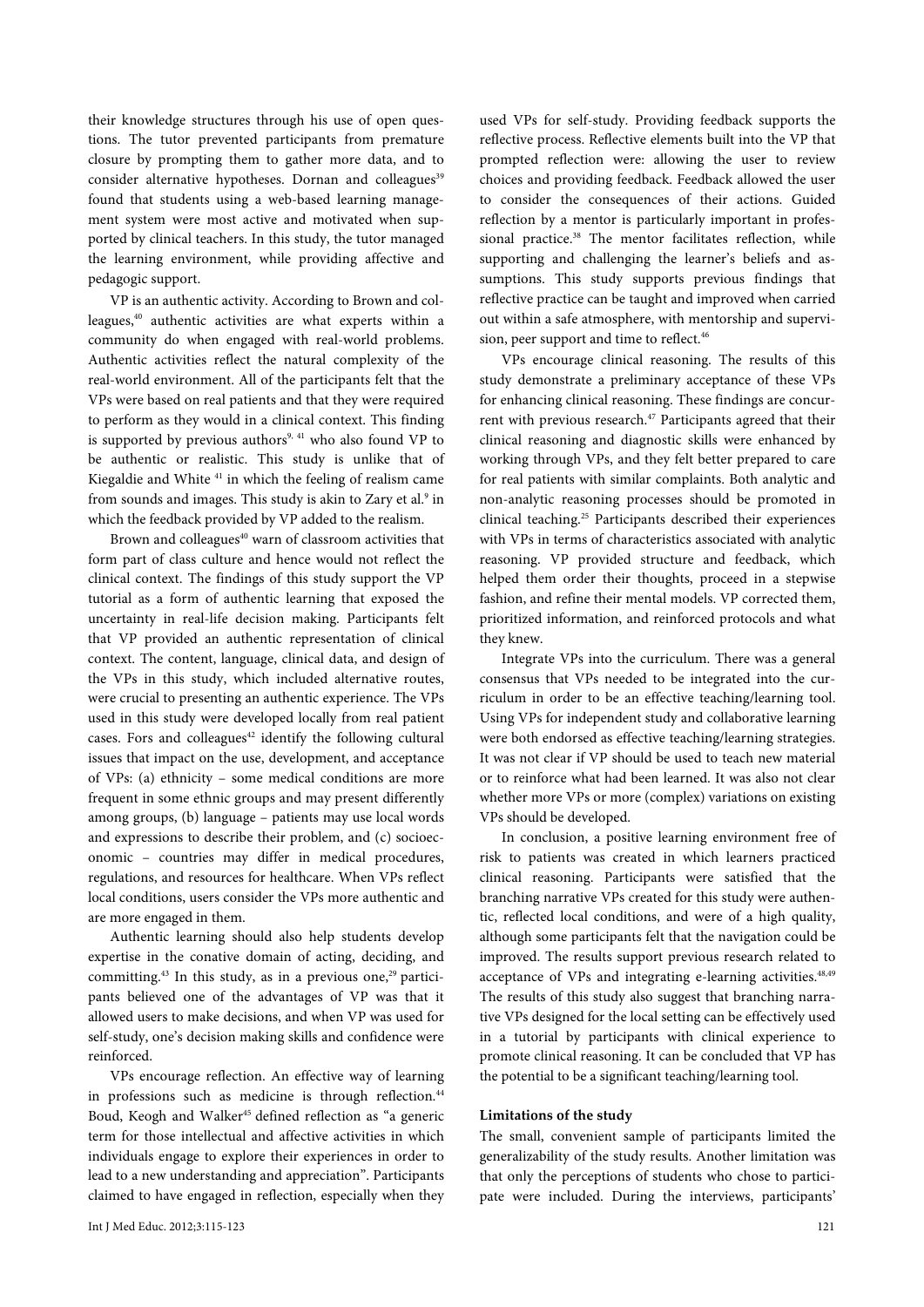responses may have been biased due to the presence of the researcher. The researcher's abilities, biases, and experiences were also important limitations that may be reflected in the communication. Although this research study was limited to one convenient sample of students in one medical school, in one multiethnic and multicultural country, its purpose, findings, conclusions, and recommendations should be of interest to the community of medical educators.

#### **Future considerations**

The immediate considerations are to create more virtual patients, to improve the navigation so that users cannot go backwards, and to integrate the cases into the postgraduate emergency medicine curriculum by incorporating them in all modules of the program. Alternative virtual patient designs should also be explored. A further consideration is to consider how virtual patients can be used for formal assessment.

There is a need for greater understanding of how computer-based simulations impact student motivation, learning, and ultimately, patient care. Future research could explore student preferences and performance when virtual patients are used for self-study versus use in a collaborative environment. They could also investigate student preferences for and measure differences in motivations, knowledge, and reasoning with different virtual patient designs. Additional research would be beneficial to determine valid and reliable measures of using virtual patients for assessment.

#### **Acknowledgments**

This research was carried out in part fulfilment for the Degree of Doctor of Education. Thanks go to St. George's University of London for web hosting our virtual patients and to the participants within the study who shared their thoughts and experiences. Ethical approval was obtained from the University of the West Indies and Northcentral University.

#### **Conflict of Interest**

The authors declare that they have no conflict of interest.

# **References**

1. Reznek M, Harter P, Krummer T. Virtual reality and simulation: Training the future emergency physician. Acad Emerg Med. 2002;9:78-87.

2. Cosby KS, Croskerry P. The nature of emergency medicine. In: Croskerry P, Cosby KS, Schenkel SM, Wears RL, editors. Patient safety in emergency medicine. Philadelphia, PA: Lippincott Williams & Wilkins; 2009.

3. McLaughlin S, Fitch MT, Goyal DG, Hayden E, Kauh CY, Laack TA, et al. Simulation in graduate medical education 2008: A review for emergency medicine. Acad Emerg Med. 2008;15:1117-29.

4. Vozenilek J, Huff JS, Reznek M, Gordon JA. See one, do one, teach one: advanced technology in medical education. Acad Emerg Med. 2004;11:1149-54.

5. AAMC. Effective use of educational technology in medical education Colloquium on educational technology: Recommendations and guidelines for medical educators. Washington, DC: Association of American Medical

Colleges; 2007.

6. Gaba DM. The future vision of simulation in health care. Qual Saf Health Care. 2004;13:i2-10.

7. Ellaway R, Candler C, Greene P, Smothers V. An architectural model for MedBiquitous virtual patients. Baltimore, MD: MedBiquitous; 2006.

8. D'Alessandro DM, Lewis TE, D'Alessandro MP. A paediatric digital storytelling system for third year medical students: the virtual paediatric patients. BMC Med Educ. 2004;4.

9. Zary N, Johnson G, Fors U. Web-based virtual patients in dentistry: factors influencing the use of cases in the Web-SP system. Eur J Dent Educ. 2009;13:2-9.

10. Courteille O, Bergin R, Stockeld D, Ponzer S, Fors U. The use of a virtual patient case in an OSCE-based exam - A pilot study. Med Teach. 2008;30:e66-e76.

11. Sanders CL, Kleinert HL, Free T, King P, Slusher I, Boyd S. Developmental disabilities: improving competence in care using virtual patients. J Nurs Educ. 2008;47:66-73.

12. Vukanovic-Criley JM, Boker JR, Criley SR, Rajagopalan S, Criley JM. Using virtual patients to improve cardiac examination competency in medical students. Clin Cardiol. 2008;31:334-9.

13. Frisby AJ, Lane JL, Carr AM, Ross E, Gottlieb RP. Development and evaluation of an interactive multimedia clinical skills teaching program designed for the pediatric clerkship. Teach Learn Med. 2006;18:18-21.

14. Stevens A, Hernandez J, Johnsen K, Dickerson R, Raij A, Harrison C, et al. The use of virtual patients to teach medical students history taking and communication skills. Am J Surg. 2006;191:806-11.

15. Triola M, Feldman H, Kalet AL, Zabar S, Kachur EK, Gillespie C, et al. A randomized trial of teaching clinical skills using virtual and live standardized patients. J Gen Intern Med. 2006;21:424-9.

16. Deladisma AM, Cohen M, Stevens A, Wagner P, Lok B, Bernard T, et al. Do medical students respond empathetically to a virtual patient? Am J Surg. 2007;193:756-60.

17. Harter LM, Kirby EL. Socializing medical students in an era of managed care: the ideological significance of standardized and virtual patients. Communication Studies. 2004;55:48-67.

18. Zary N. Virtual patients for education, assessment and research: A webbased approach [Ph.D thesis]. Stockholm, Sweden: Karolinska Institutet; 2007.

19. Critchley LAH, Wong JWY, Leung JYC. Virtual patients and undergraduate anaesthesia teaching. Med Educ. 2008;42:1120-1.

20. Patton MQ. Qualitative research and evaluation methods. 3rd ed. Thousand Oaks, CA: Sage; 2002.

21. Gall MD, Gall JP, Borg WR. Educational research: An introduction. 8th ed. Boston, MA: Pearson Education/Allyn & Bacon; 2007.

22. Lincoln YS, Guba EG. Organizational theory and inquiry: the paradigm revolution. Beverly Hills, CA: Sage; 1985.

23. Huwendiek S, Haider HR, Tönshoff B, de Leng BA. Evaluation of curricular integration of virtual patients: Development of a student questionnaire and a reviewer checklist within the electronic virtual patient (eVIP) project. Bio-Algorithms and Med-Systems. 2009;5:35-44.

24. Braun V, Clarke V. Using thematic analysis in psychology. Qualitative Research in Psychology. 2006;3(2):77-101.

25. Eva KW. What every teacher needs to know about clinical reasoning. Med Educ. 2005;39:98-106.

30. Lehtinen E, Hakkarainen K, Lipponen L, Rahikainen M, Muukkonen H. Computer supported collaborative learning: A review. 2001 [cited 2012 January 13]; Available from: http://www.comlab.hut.fi/opetus/205/etatehta va1.pdf.

26. Cook DA, Erwin PJ, Triola MM. Computerized virtual patients in health professions education: A systematic review and meta-analysis. Acad Med. 2010;85:1589-602.

27. Begg M, Dewhurst D, Macleod H. Game-informed learning: Applying computer game processes to higher education. Innovate; 2005 [cited 2008 April 24];1(6). Available from: http://innovateonline.info/index.php?view= article&id=176.

28. Begg M. Leveraging game-informed healthcare education. Med Teach. 2008;30:155-8.